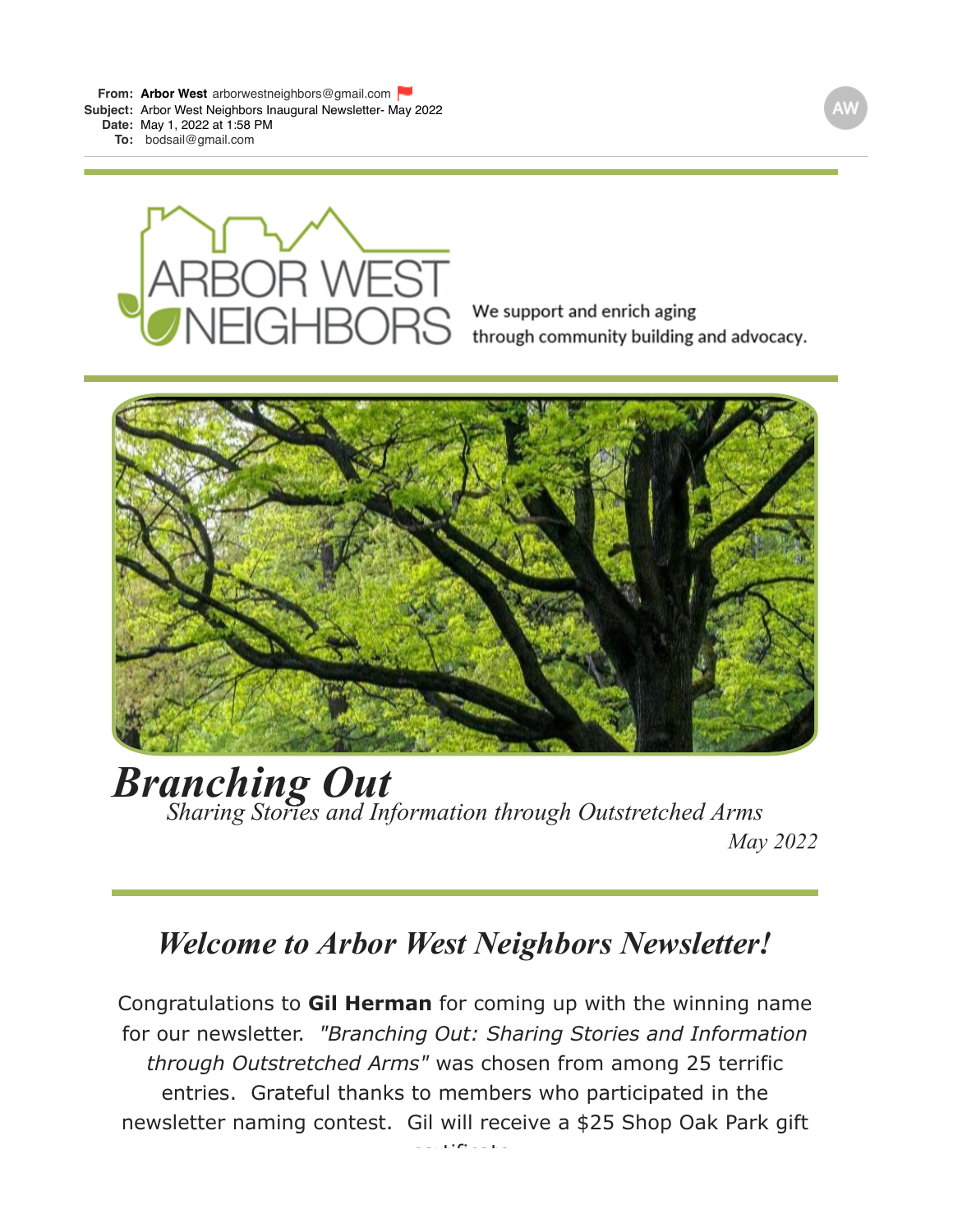certificate.

*Branching Out* will appear bimonthly in your inbox. Member submissions to **[arborwestneighbors@gmail.com](mailto:arborwestneighbors@gmail.com)** for the July edition are due by Friday, June 17, 2022. Please add NEWSLETTER in the subject line.

### *Kudos*

Cheers to **Oak Park Commons [www.oakparkcohousing.org](https://gmail.us20.list-manage.com/track/click?u=e429c81bd95908e4a80465fe3&id=d9d37d9316&e=dc5f4f3578)** for reaching an important milestone in their vision for Illinois' first multigenerational cohousing community: identifying a building site at Carpenter and Madison Streets in Oak Park and a target construction date of Fall 2024. It was Arbor West Neighbors' 2017 Forum on Creative Options for Housing which launched this endeavor.

The group's next monthly public meeting will be Thursday, May 19, 2022, on Zoom. For more information and the Zoom link, email Susan Stall **[susanstall@gmail.com](mailto:susanstall@gmail.com)**.

### *Arbor Adventurers*

Rain failed to dampen the spirits of seven Arbor West Neighbors Members who joined the new Forest Preserve Walking Group for its inaugural trek in Salt Creek Woods on April 22, 2022.





Pete Notier and Don Burk organized this Forest Preserve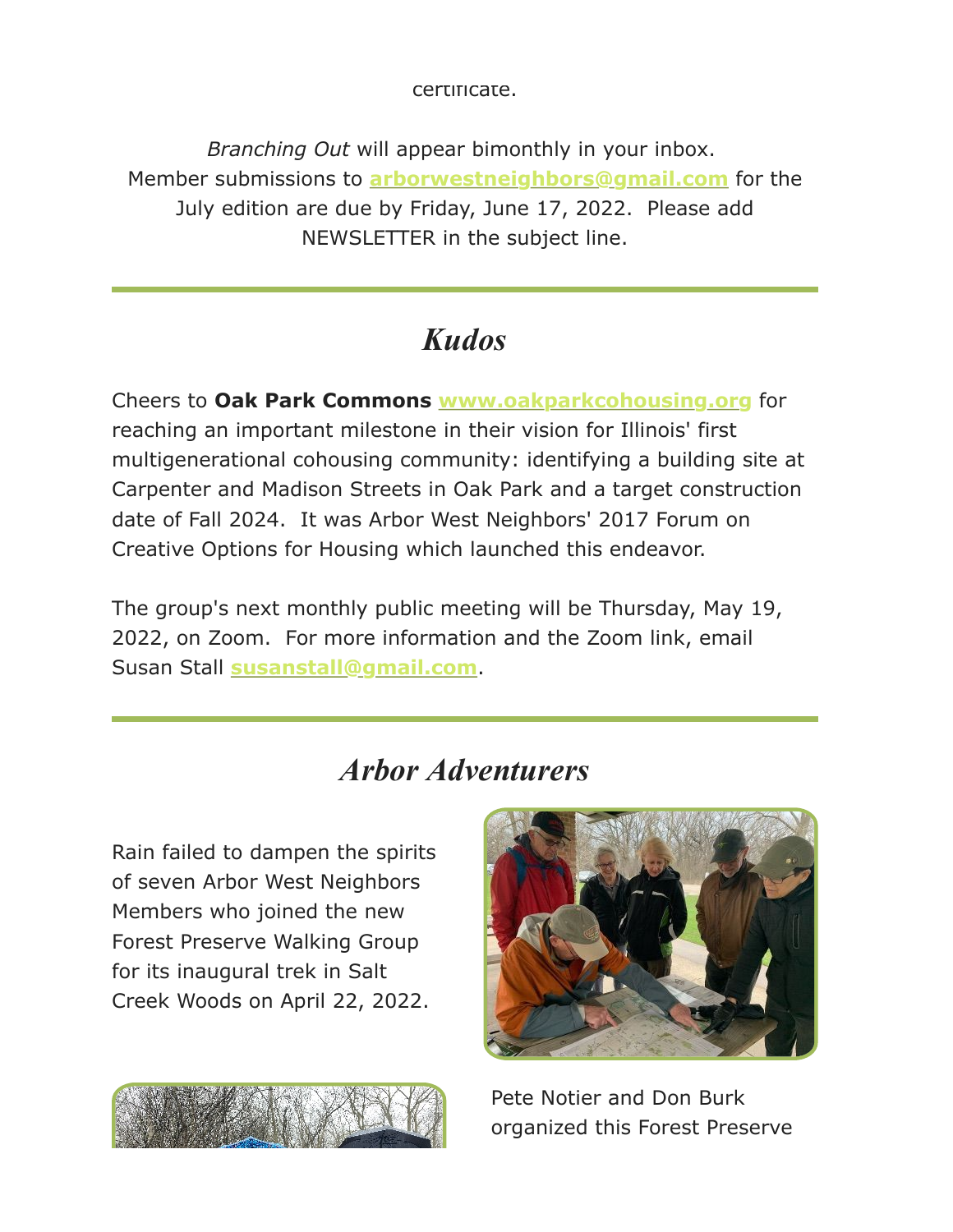

Walking Group, which plans to meet monthly. The next hike is planned for 1 pm, Friday, May 27th, 2022, at the 26th Street Woods, West. Entrance is on 26th Street, east of S. 25th Ave. Interested in joining? Contact Pete Notier at **[pjn1178@gmail.com](mailto:pjn1178@gmail.com)**

## *Arbor West Neighbors Advocacy Group Event*

#### **Aging in Our Communities Forum: Housing Accessibility, Affordability & Possibilities**

Saturday, May 14, 2022 9:00 am - 1:30 pm Concordia University Kretzmann Hall 1st Floor, Room 225 7400 Augusta St., River Forest

**[See attached flyer for details.](https://gmail.us20.list-manage.com/track/click?u=e429c81bd95908e4a80465fe3&id=a19d217e51&e=dc5f4f3578)**

## *Arbor West Neighbor Events for Members and Guests*

### **Mix of Minds Discussion Group**

meets the second Monday of each month, 3:00 - 4:30 pm, to discuss thought-provoking articles chosen by group members on a rotating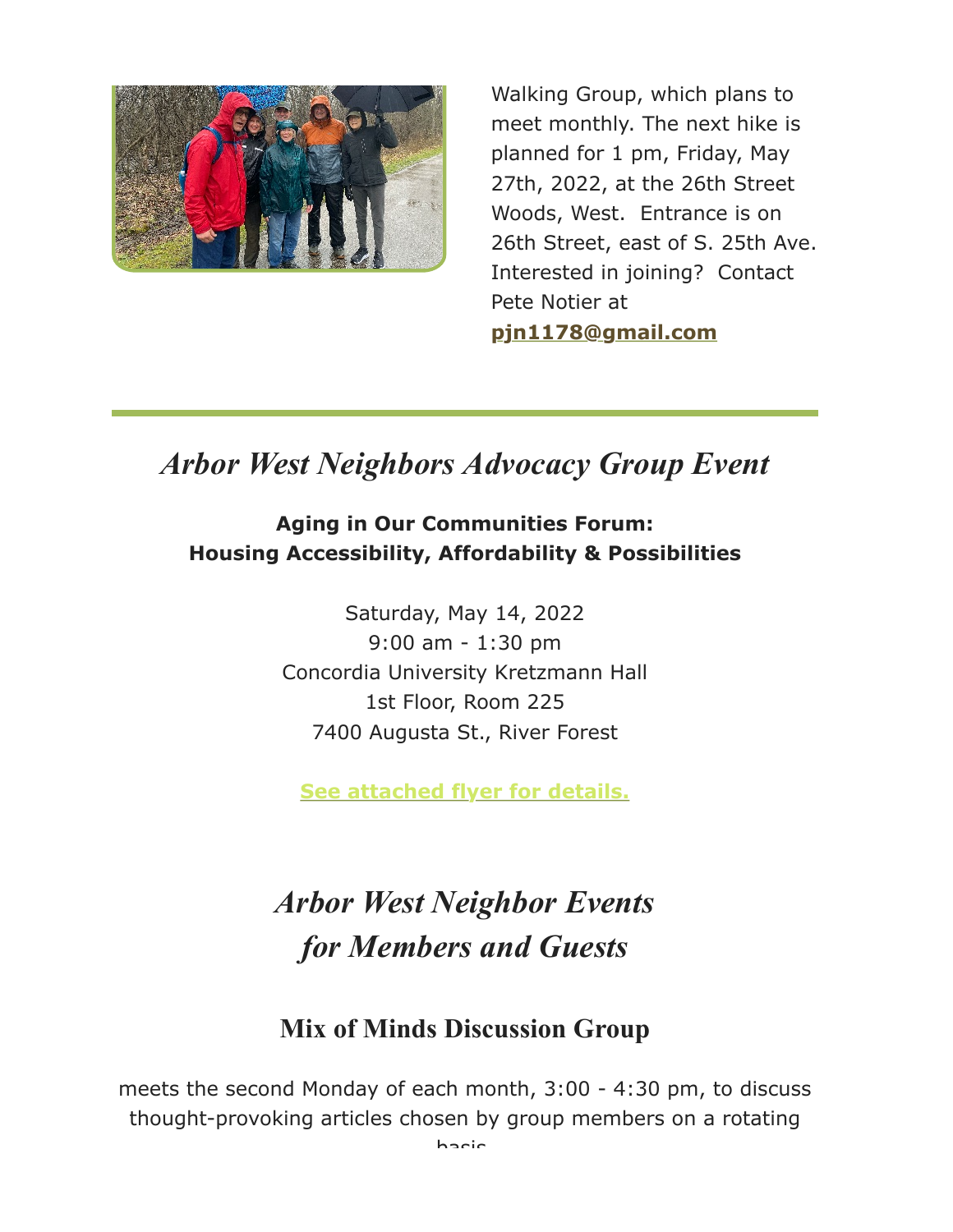basis.

Next Discussion *Globalization is Over. The Global Culture Wars Have Begun*. by David Brooks, *New York Times*, April 8, 2022 Phil Mikesell will facilitate Monday, May 9, 2022 3:30 - 4:00 pm Oak Park Main Library, Small Meeting Room or via Zoom

For further information, to join the group, or to receive the Zoom link, contact Alex Matthew, **[msalexmatt@gmail.com](mailto:msalexmatt@gmail.com)**

### **Arts & Crafts Days**

Marion Sirefman, **[www.SirefmanArt.com](https://gmail.us20.list-manage.com/track/click?u=e429c81bd95908e4a80465fe3&id=f438850bed&e=dc5f4f3578)**, will host four monthly sessions to help small groups of Arbor West Neighbors Members explore various media, using her large surplus of art supplies. Each session is limited to 4 participants.

#### **First session**

Watercolors: Tuesday, May 10, 2022, 1:00 - 4:00 pm Contact Marion, **[msirefman@hotmail.com](mailto:msirefman@hotmail.com)** to reserve a spot.

Future sessions will explore decorative paper greeting cards and stained-glass mosaic sun-catchers. Dates and times to be determined.

### **Member Meetups**

A great way to get to know your fellow members.



**May Meetup**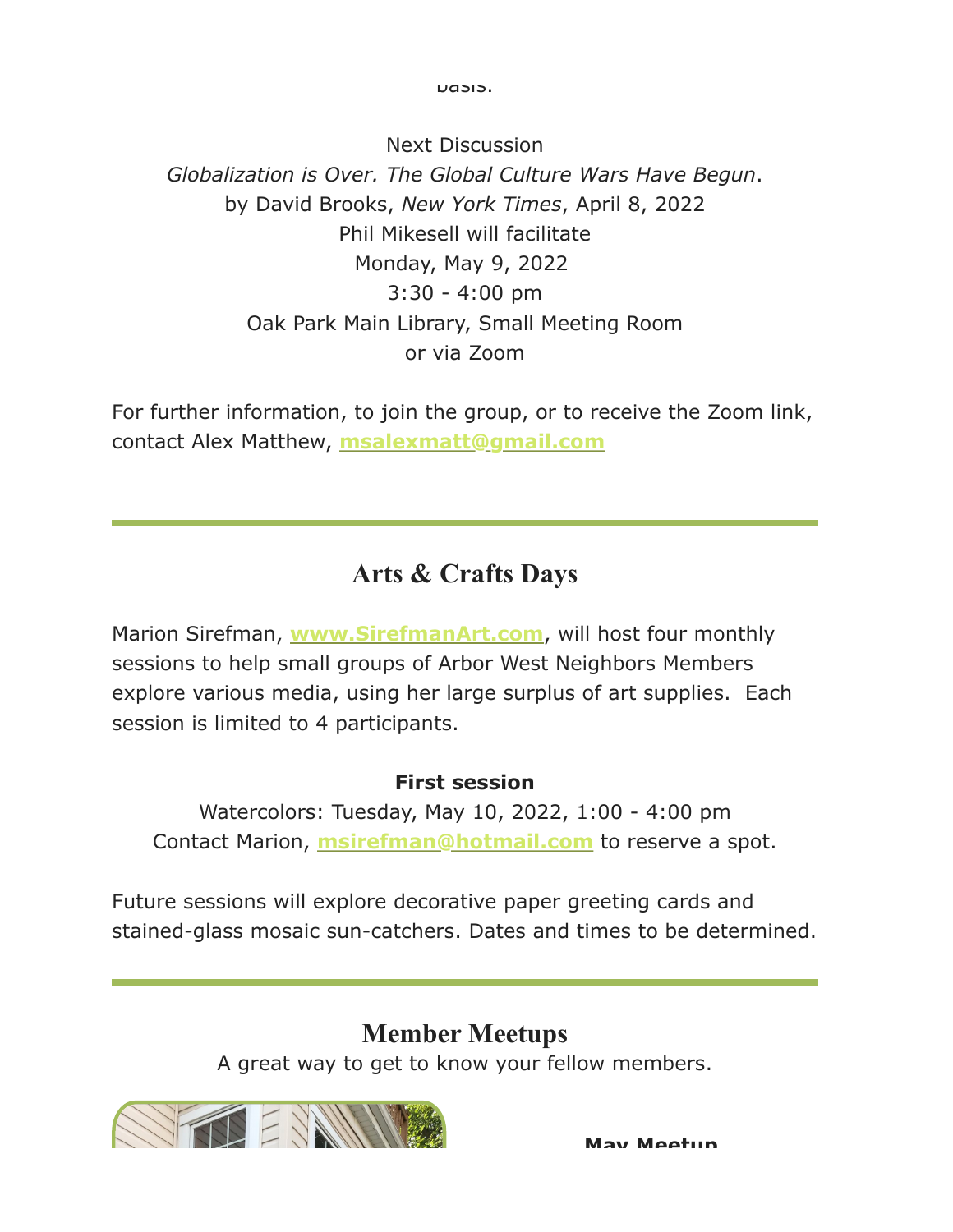

**May Meetup**  Maple Park (weather permitting) 1105 S. Maple Ave, Oak Park Tuesday, May 24, 2022 11:30 am - 1:00 pm

#### **June Meetup** Hosted by Chris Hauri 751 Bonnie Brae, River Forest Tuesday, June 21, 2022 4:30 -6:30 pm

### **Movie Circle**

Ed White will lead a monthly movie discussion series. For now, members view movies independently before joining the discussion on Zoom.

First Movie:

#### **Michael Moore's** *Where to Invade Next*

available on Amazon Prime, Hulu, and through Kanopy or DVD via your local library.

> Discussion: 7:00 pm, Friday, May 27, 2022 To join the discussion and receive the Zoom link, email Ed White, **[ewhite@comcast.net](mailto:ewhite@comcast.net)**

*Meet New Arbor West Neighbors Members*

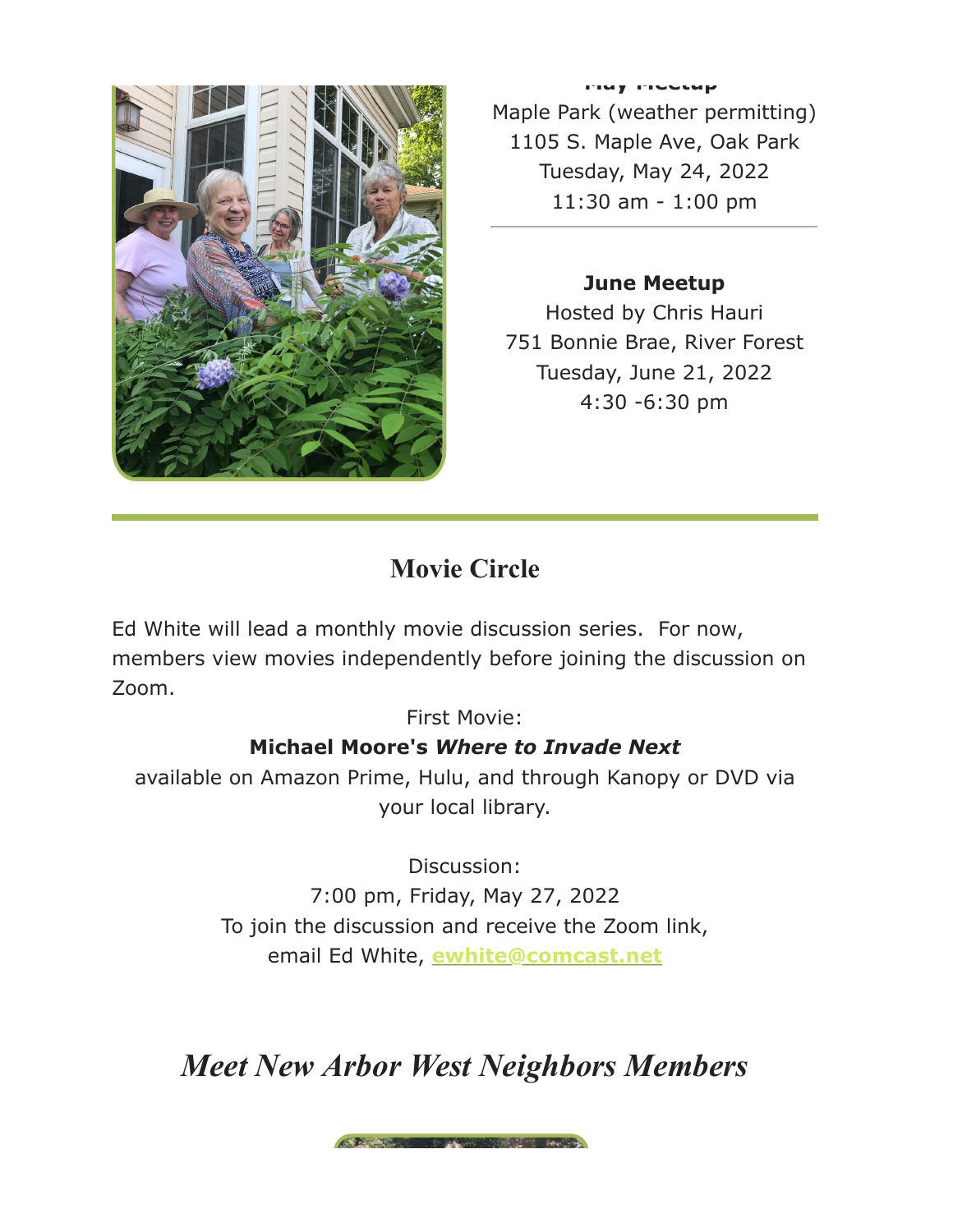

**Cecily Mango** served as a Foreign Service Officer and with the United States Agency for International Development in many locations including South Africa, Indonesia, and Jordan. She's traveled extensively throughout the world with her husband, who was also a Foreign Service Officer. She managed a wide range of development projects overseas in the areas of water infrastructure, the environment, HIV/AIDS and community training. A native of the Washington, DC area, she received her Bachelor of Arts from American University and a Masters in Science from the National Defense University. Cecily moved to Oak Park from Greenville S.C. last year after her husband's death to be closer to her son. Her many interests include walking, swimming, attending theater and choral music performances, visiting art museums and gardens, and spending time at her New Hampshire summer cottage with family and friends.

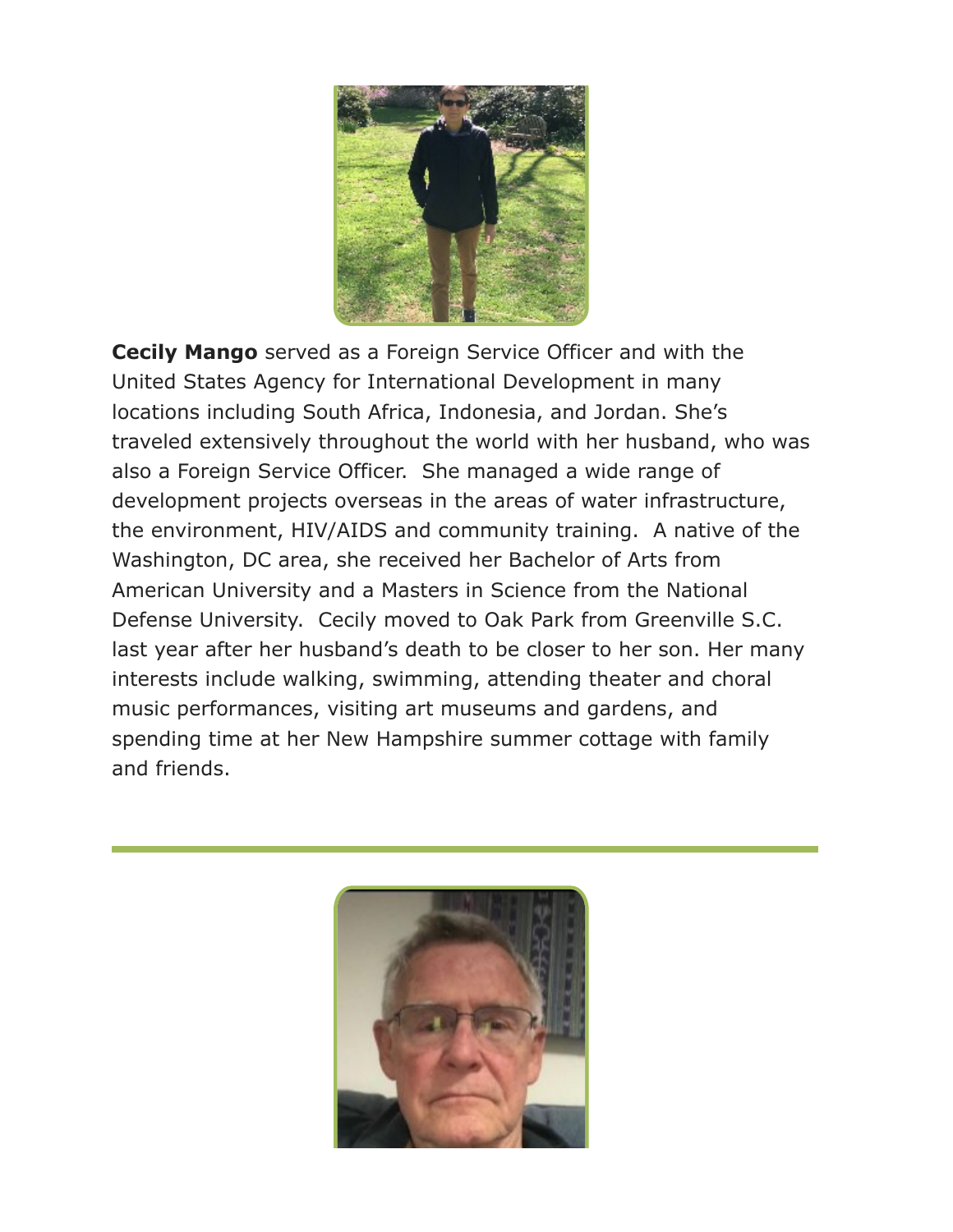

**Phil Mikesell** tells us he's very much a Midwesterner, from high school in South Bend through a long-time teaching career at a college in central Indiana. "I've had contact with Chicago for a long time," he continues. "My late wife's family lived in Chicago. My daughter and her family have been in Oak Park for a number of years. My son and his family live in the New York City area, so I don't get to see them real often. I just moved to Oak Park in August, so (especially with Covid and winter) I'm still finding my way around a bit. That process is complicated by the fact that currently, I'm dividing my time between Oak Park and Northport, MI, above Traverse City, where I lived for about a decade and where my partner, Suzanne, has a house."

"I've mostly lived in small towns, so I really like the community feel of Oak Park and the chance to be involved and to walk to many of the places I need or want to be. I've been fortunate to have traveled a fair amount, especially in South America. I used to be an avid bicycler, but not so much now. I love to read, mainly non-fiction and, increasingly, history. And I like good movies, even with subtitles. Along with reading and watching, I enjoy discussing the books and movies."

## *Help Wanted*

**Knitting Group Organizer**. New Member, Denise Poncher, would like to join other knitter/embroiderers/crafters to meet and work on their creations at monthly meetings. If you are interested in joining and/or organizing a monthly group, please contact Denise, **[drponcher@gmail.com](mailto:drponcher@gmail.com)**.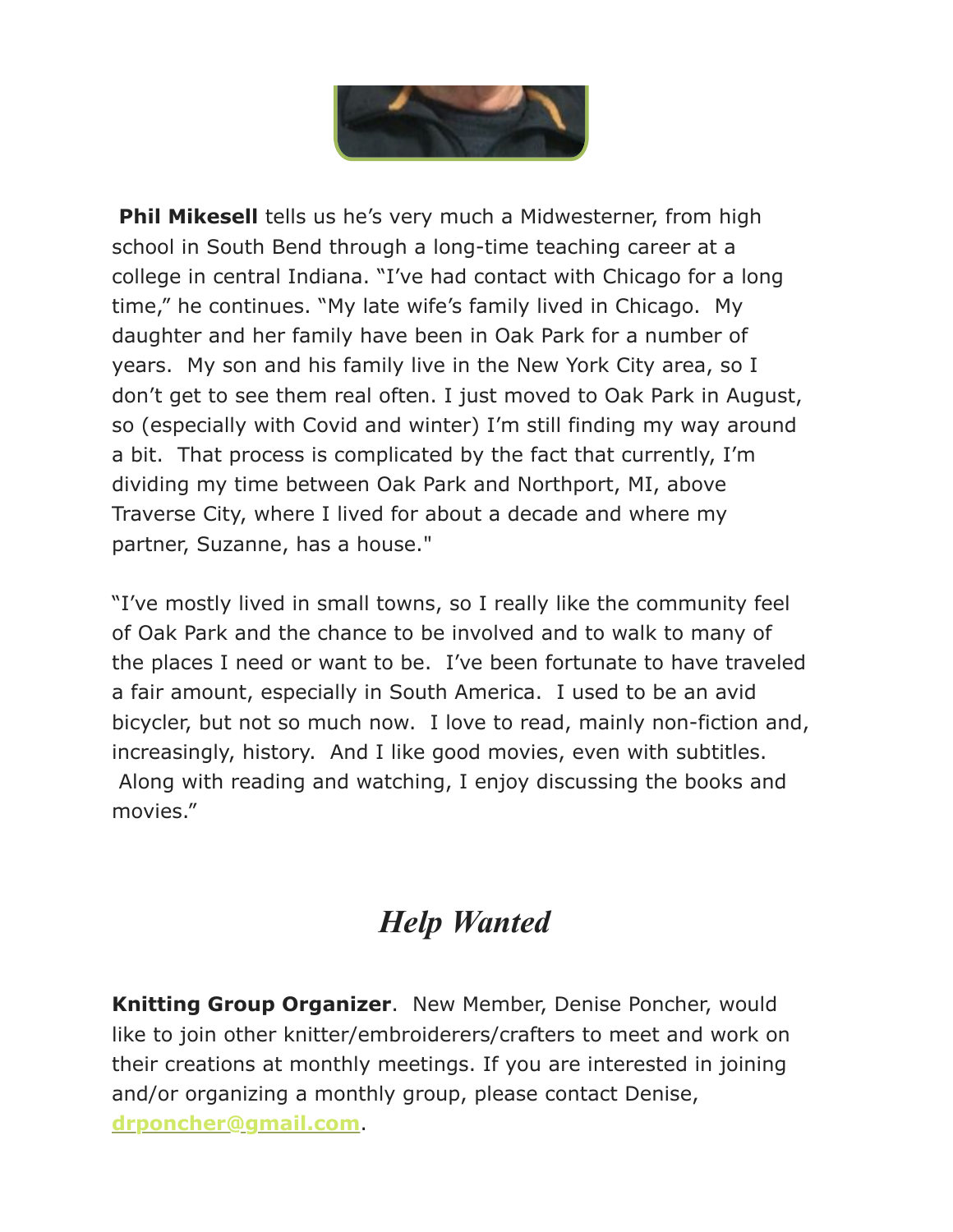**Meetup Hosts/Co-Hosts.** The Membership Working Group appreciates help in organizing the Arbor West Neighbors Members Monthly Meetups. If you could provide a location for members to gather, or if you would like to bring your favorite sweet or savory snack to share, please contact Val Lester, **[vlester987@yahoo.com](mailto:vlester987@yahoo.com)**.

**Gil Herman** mentors a group of OPRF students who created Ripple, a business to help people create digital celebrations of life **[www.rippleservicesinc.weebly.com](https://gmail.us20.list-manage.com/track/click?u=e429c81bd95908e4a80465fe3&id=06b3252661&e=dc5f4f3578)**

If you are willing to take a 15-minute phone call to respond to focusgroup like questions, you can be entered into a drawing to win a free Ripple service: a finished digital recording of up to 10 minutes. Contact Gil for more information or to participate:

**[Gil@ManagingHorizon.com](mailto:Gil@ManagingHorizons.com)**

### *Don't Miss This*

#### *Member recommendations*

**Henry Kranz** recommends a spring Open House by the **Oak Park Society of Model Engineers**, featuring a three-tier layout for operators of HO scale trains from Chicago to Iowa, including kiddie layout for kids of all ages to operate. Dole Learning Center, lower level, 255 Augusta in Oak Park. Saturday, May 7, 2022, 12:00 noon - 5:00 pm.

**Chris Hauri** gives two thumbs up to "*The King and I"* playing at Drury Lane Theater, Oak Brook, through May 22, 2022. "Beautiful music, great voices, just a delight".

Submit your recommendations for books, movies, performances, events, etc to **[arborwestneighbors@gmail.com.](mailto:arborwestneighbors@gmail.com.)** Please include NEWSLETTER in the subject line.